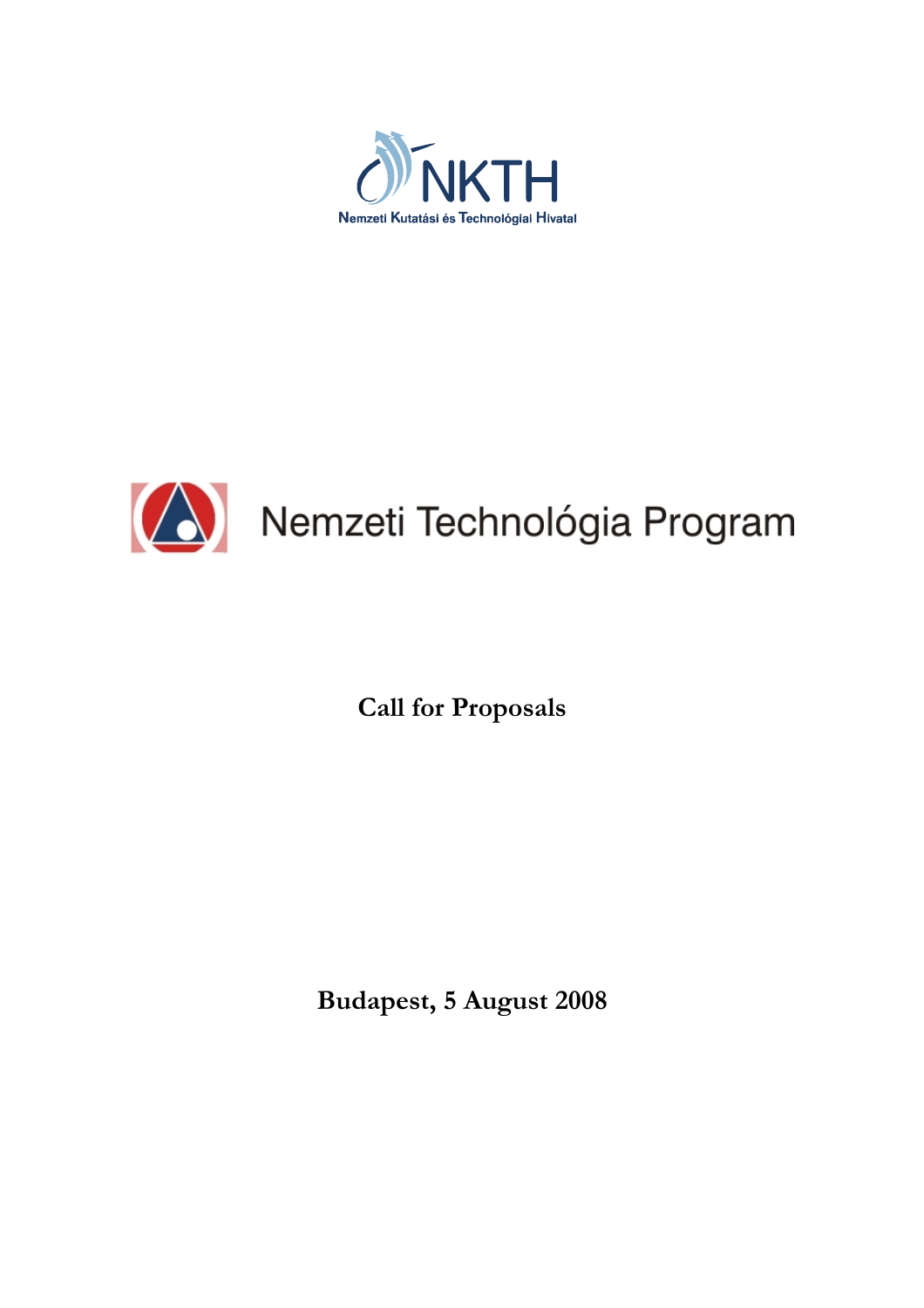# I. Objectives

The programme aims at enhancing the competitiveness of the economy and improving the sustainability of development by promoting application-oriented, strategic research and development in the field of state-of-the-art technologies. The objective of funding is to promote innovation taking Hungarian R&D strategies into consideration.

Project proposals under the programme shall have unequivocal and clear objectives applying cross-disciplinary technological solutions.

The aim of the Programme is to promote R&D activities which

- set the scene for technology based innovations with significant economic and social impact (utilizable by a wider range of users)
- result in the development of competitive products and services based on real market demand
- are designed and implemented by enterprises as key players,
- build on the cooperation between enterprises and the R&D sector, and lead to strategic partnerships,
- secure the supply of researchers for the researcher-community and strengthening this community by involving PhD students and early stage researchers in projects
- are implemented using significant own financial resources and other matching funds
- are linked to the given topics under the dedicated call and expected to achieve competitive, world-class results
- shall facilitate the Hungarian preparation for the 7th Research and Development Framework Programme of the European Union.

### Sub-programmes and Dedicated Topic of the Call

Under its calls in 2008, 2009 and 2010, the programme invites proposals under sub-programmes and the dedicated call to provide R&D solutions for economic and social challenges. In the 2008 autumn phase, project proposals are invited under four sub-programmes and one dedicated call (project proposals which are not directly linked to the priority topics under the given subprogramme, but are of the general topic of the given sub-programme may also be submitted).

- 1. Life sciences (A1)
- 2 Competitive industry (A2)
- 3. Competitive agriculture and food industry (A3)
- 4. Liveable and sustainable environment (A4)

The dedicated thematic area, with slightly different requirements, addresses a narrower group of applicants.

5. Defence and security researches (D5)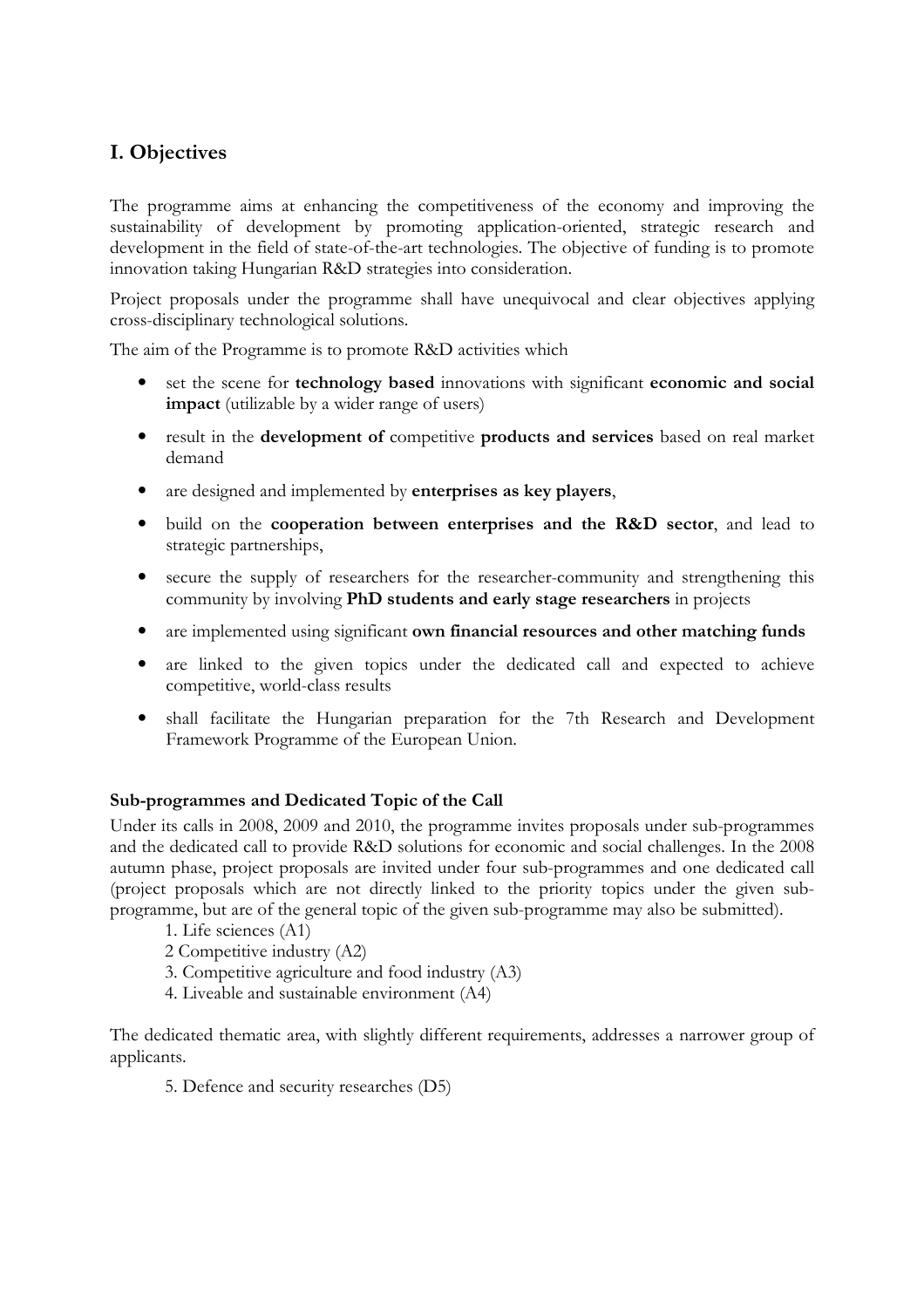## II. Source and Budget of Funding

To achieve the objectives of the programme, the National Office for Research and Technology allocates HUF 30 billion for the purposes of the two calls under the National Technology Programme in 2008 from the Research and Technology Innovation Fund (hereinafter referred to as Fund).

## III. Expected number of funded project proposals

Expected number of proposals receiving funding under the two calls in 2008: 45-60.

# IV. Eligible Applicants

This programme provides support for R&D projects which are implemented through the efficient cooperation of enterprises, non-profit and public research units or through business-tobusiness cooperation.

Eligible applicants under all sub-programmes and the dedicated call shall include:

- Business enterprises and cooperatives with legal entity and registered seat in Hungary,
- Hungarian branches of enterprises with foreign registered seat,
- non-profit organizations with legal entity, public bodies or their institutes with legal entity,

and the consortia thereof.

 A joint project proposal shall be submitted by consortium members according to the instructions of this Call for Proposals and the Guide for Proposers.

The number of consortium-members may not exceed 6, while the coordinator must be an enterprise carrying out for-profit business activities as its primary activity (non-profit economic entities may not be coordinators).

# V. Form and Duration of Funding

Form of funding: final grant disbursed to the beneficiary with no repayment obligation (hereinafter referred to as "grant").

The duration of the proposed project shall be a minimum of 18 and a maximum of 48 months.

## VI. Funding Intensity

Requested grant for the total duration of the project shall be a minimum of HUF 200 million under sub-programme Competitive Agriculture and food industry, and a minimum of HUF 300 million under all other sub-programmes and the dedicated call, while a maximum of HUF 1000 million under all sub-programmes and the dedicated call.

Funding Intensity - under each sub-programme and dedicated thematic area - per applicant:

#### 1. Funding provided to enterprises (or non-profit organizations and public bodies carrying out economic activities under the project):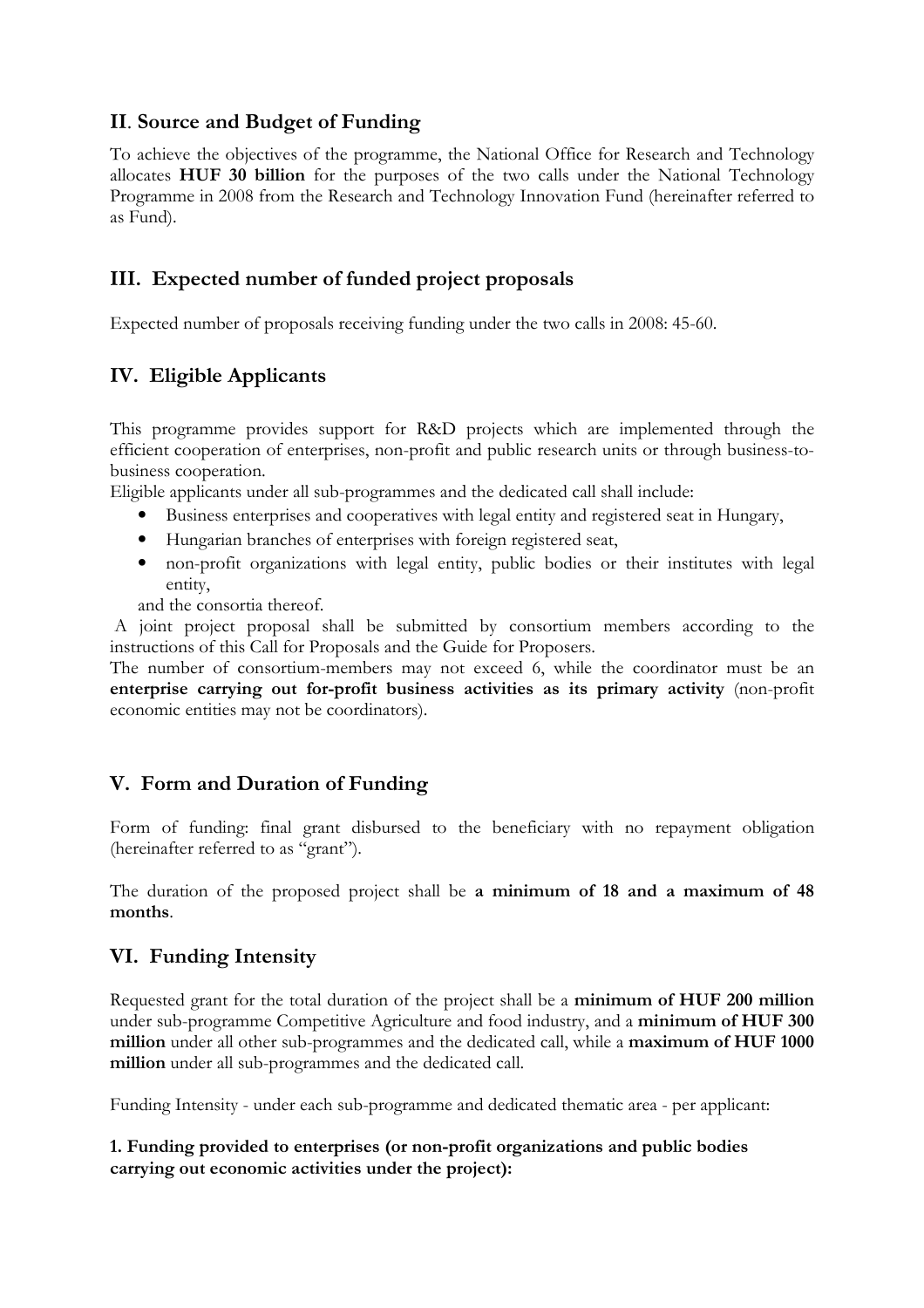Calculated on the basis of eligible costs, for R&D projects, gross funding intensity shall be:

Maximum funding intensity

- for basic research: 100%;
- for industrial (applied) research: 50%;
- for experimental development: 25%.

In the case of industrial research or experimental development the above rates may be increased by the following percentage points for the following types of applicants

small sized enterprise - by 20 percentage points of the funding intensity;

medium sized enterprise - by 10 percentage points of the funding intensity;

Funding intensity per member may be increased by a further 15 percentage points up to a maximum of 80%

a) for industrial research and experimental development if the project is implemented through an actual cooperation of at least two independent enterprises under the following conditions:

aa) none of the participating enterprises covers more than 70% of total eligible project costs, and

ab) the project brings about cooperation with at least one SME or results in cross-border cooperation (i.e. R&D activities are carried out in at least two member countries);

b) for industrial research and experimental development if the project is implemented through an actual cooperation of an enterprise and a research organization under the following conditions:

ba) the research organization covers at least 10% of eligible costs, and

bb) the research organization is entitled to publish the results of the research project if those stem from its own research activity;

c) exclusively for industrial research if project results are disseminated to a wide audience at technical and scientific conferences, or are published in scientific and technology periodicals, or made available in freely accessible databases (databanks, where anyone can have access to the raw research data), or by means of open source-code and free software.

For the purposes of points a) and b), subcontracting shall not qualify as actual cooperation.

For a given activity type, each consortium member may receive a 15 percentage points increase in funding intensity only once and with observing the maximum funding intensity of 80%.

Priority shall be given to projects which are implemented using significant own financial resources.

2. In the case of non-economic activities carried out by non-profit organizations with legal entity, public bodies and their institutes with legal entity: present funding does not qualify as State aid as defined in Article 87(1) of the Treaty, thus funding intensity may be 100% in their case.

### At least 50% of the total funding requested by a given project must be requested by consortium-member enterprises carrying out for-profit business activities as their primary activity.

R&D funding shall only be provided to enterprises if the funding promotes research and development beyond their regular activities.